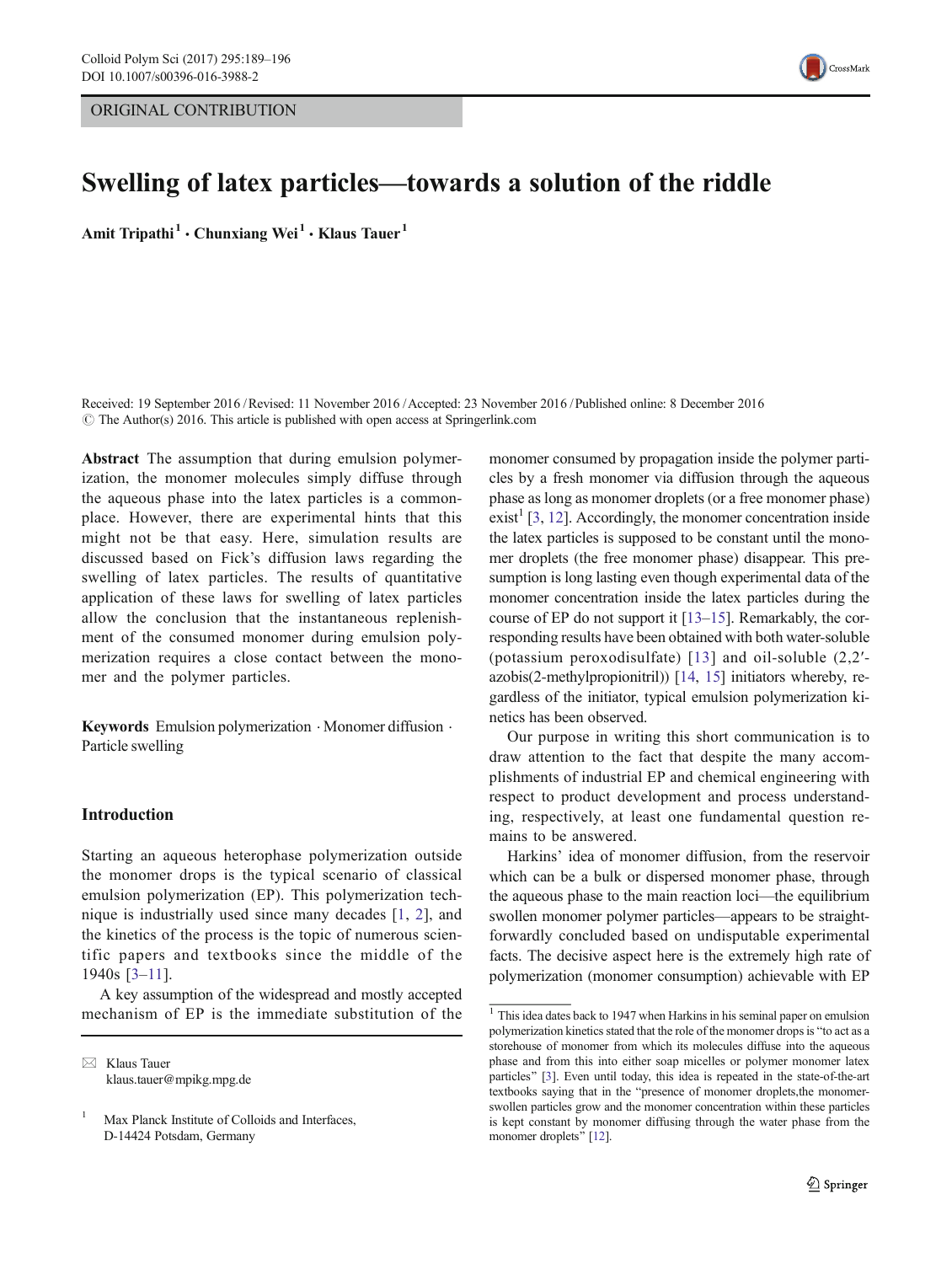<span id="page-1-0"></span>despite the spatial separation of monomer and the main reaction  $loci^2$  [[3](#page-6-0)].

The instantaneous replenishment of the monomer inside the active particles containing a propagating radical requires that the monomer uptake frequency should correspond to at least the propagation frequency. This requirement can be expressed by Eq. (1) where  $C_{\text{MP}}$  is the monomer concentration inside the particles,  $k_p$  the propagation rate constant,  $\tilde{D}$  is the monomer diffusion coefficient, and  $x$  the distance inside the particle  $(x = 0)$  is the center of the spherical particle with radius  $r_0$  and  $x = r_0$  the distance from the center to the interface). A relation such as Eq. (1) is known also as Thiele modulus ( $\phi_{\text{Th}}$ ) [\[16](#page-6-0), [17\]](#page-6-0) which is a characteristic number, typically describing the ratio between the reaction and the diffusion rate in catalytic reactions.

$$
k_p C_{M,P} = \frac{\tilde{D}}{x^2} \tag{1}
$$

However, a detailed look at the scenario during aqueous EP reveals a serious problem with this apparently quite logical assumption of an easy monomer diffusion through the aqueous phase (cf. Figure 1). In general, neglecting for the specific moment interactions between components of the reaction mixture, diffusion is the transport of matter from a more concentrated region to a less concentrated region with the aim to equilibrate the chemical potential, here that of the monomer inside the reaction system. Hereinafter, the reaction system comprises only droplets, particles, and water but neglects the gas phase. Figure 1 sketches the situation with respect to the monomer concentration across the EP space and illustrates the problem to be addressed.

#### Computation methods, technical information

Fick's diffusion law for spherical geometry, cf. Eq. [\(7\)](#page-2-0) below, can be represented in a dimensionless form using the following substitutions:

$$
C^* = C/C_0; \; x^* = x/x_0; \; D^* = D/D_0; \; t^* = D_0 t/x_0^2 \qquad (2)
$$

where  $D_0$  is the diffusion coefficient of the swelling agent at  $r = r_0$ . This treatment is similar to the approach by Hsu [[20\]](#page-6-0). Using substitutions given above  $(2)$ , Eqs.  $(7)-(9)$  $(7)-(9)$  $(7)-(9)$  $(7)-(9)$  can be expressed as

$$
\frac{\partial C^*}{\partial t^*} = \frac{\partial}{\partial x^*} \left( D^* \frac{\partial C^*}{\partial x^*} \right) + \frac{2}{x^*} \left( D^* \frac{\partial C^*}{\partial x^*} \right) \tag{3}
$$



Fig. 1 Distribution of the monomer concentration within the components of a batch emulsion polymerization and illustration of possible diffusion paths: a from the droplets to the aqueous phase, b from the droplets to the particles, and c from the aqueous phase to the particles; the monomer concentration at the various loci are illustrated by the values in a typical range which is in the molar range for droplets and particles (in relation to their corresponding volume) but in the millimolar range for the swelling agent or monomer (such as styrene [\[18,](#page-6-0) [19\]](#page-6-0)) in water

$$
\frac{\partial C^*}{\partial x^*} = 0 \quad at \quad x^* = 0, \quad t^* \ge 0 \tag{4}
$$

$$
C^* = 1 \quad at \quad x^* = 1 \quad t^* > 0 \tag{5}
$$

Equation (3) was solved numerically using a finitedifference method similar to [[20](#page-6-0)]. In this approach, the polymer particle is assumed as made of *n* (herein,  $n = 200$ ) spherical shells and the concentration in each shell is calculated by numerical methods. The integration with respect to time (or dimensionless time  $t^*$ ) was done using Matlab r2015a. It should be pointed out that the diffusion coefficient in a polymer is highly dependent on the difference between the actual temperature and the glass transition temperature of the polymer particle changing along with the degree of swelling which suggests that the diffusion coefficient in each shell can be different. The diffusion coefficient of the swelling agent was estimated using the approach suggested by Karlsson et al. [\[21](#page-6-0)]. It should be pointed out, that along with the swelling agent water can also hydroplasticize the polymer particle and influence diffusion [\[22\]](#page-6-0), however, depending on the hydrophilicity of the polymer in different extent.

#### Results and discussion

The monomer concentrations at the various spots of EP as sketched in Fig. 1 suggest that a simple concentration gradient-driven diffusion from the monomer drops to the aqueous phase along path (a) is easily possible but that it is rather unlikely along path (c) which is from the aqueous phase directly into the particles. This conclusion is buttressed by estimating the diffusion rates using Fick's second diffusion law, Eq. (6).

<sup>&</sup>lt;sup>2</sup> The high polymerization rate of EP is caused mainly by the spatial separation of a primary radical generation in the continuous phase and radical propagation in the polymer particles where the provided particle size is small enough, the growing radical is isolated, and effectively protected against frequent termination.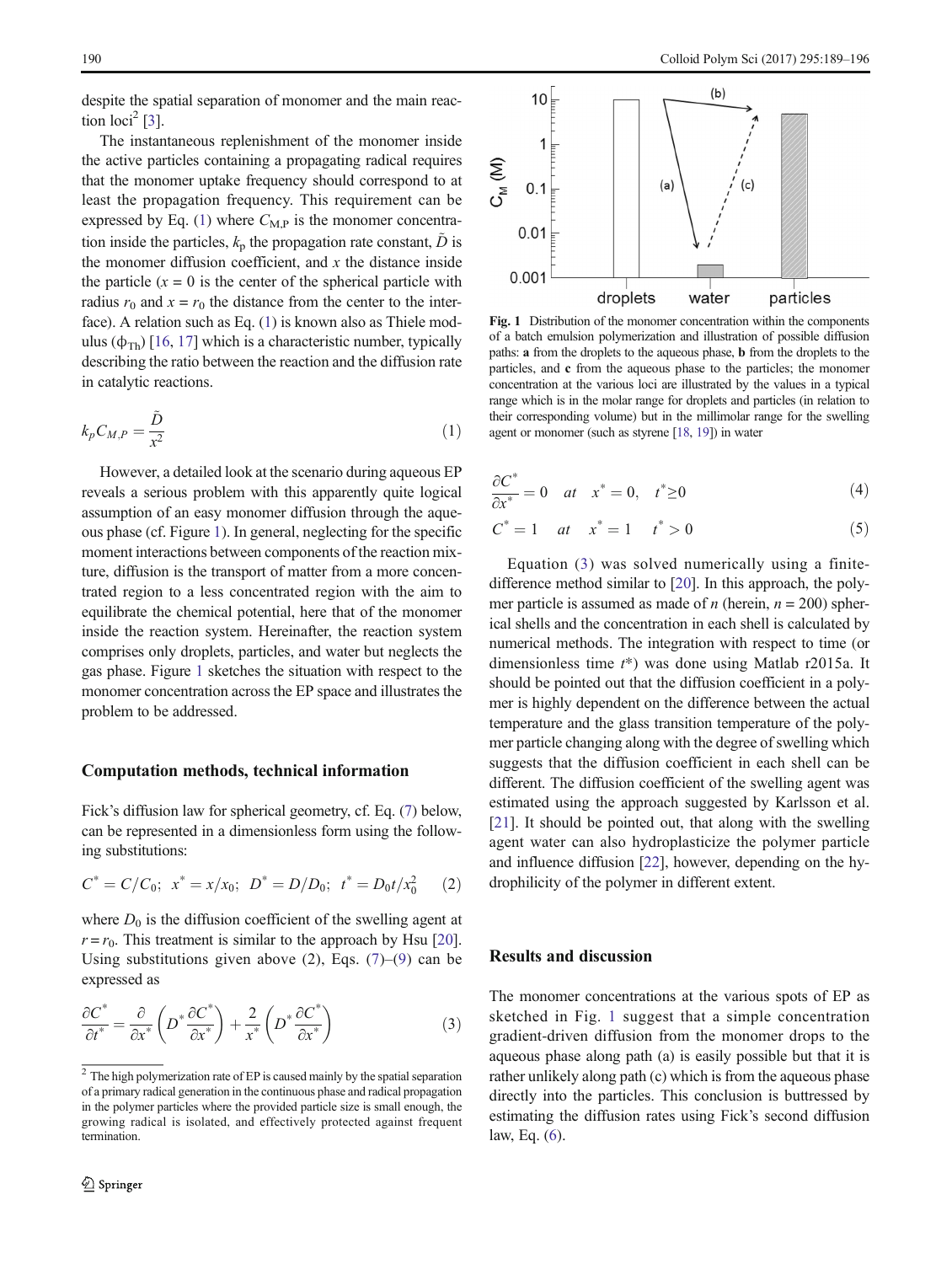<span id="page-2-0"></span>
$$
\frac{\partial C_M}{\partial t} = \tilde{D} \frac{\partial^2 C_M}{\partial x^2} \tag{6}
$$

Equation ([6](#page-1-0)) was adapted for spherical geometry according to the treatment of Crank [\[23\]](#page-6-0) by Eq. (7). This equation was solved to characterize the model-related Eqs. ([2](#page-1-0)–[5](#page-1-0)) diffusion of the monomer (or in general of any swelling agent)<sup>3</sup> in a spherical unswollen polymer particle of radius  $r_0$ .

$$
\frac{\partial C_M}{\partial t} = \frac{1}{x^2} \frac{\partial}{\partial x} \left( x^2 \tilde{D} \frac{\partial C_M}{\partial x} \right) \tag{7}
$$

For the estimations, only radial diffusion was considered, and the volume change in the particle was assumed negligible. The total radial change in the particle size for monomer concentration ≤5 M is at maximum about 26%. Note the impact of the particle size change which is anisotropic with respect to the radial distance will be investigated later. The boundary conditions were chosen according to Eqs. (8) and (9).

$$
\frac{\partial C_M}{\partial x} = 0 \quad at \quad x = 0 \quad and \quad t > 0 \tag{8}
$$

 $C_M = C_{M,0}$  at  $x = r_0$  and  $t \ge 0$  (9)

 $C_{M,0}$  is the swelling agent concentration at the particle surface (particle with radius  $r_0$ ) and is assumed to be in equilibrium at any time with the continuous phase. $4$  It is to emphasize that  $C_{\text{M},0}$  is a model-related fictive value necessary to establish the required concentration gradient driving the swelling process. During swelling, the conditions particularly with respect to viscosity and hence diffusion coefficient inside the particles are changing. Clearly, the values of both  $C_M$  and  $\tilde{D}$  in Eqs. ([1\)](#page-1-0), [\(6](#page-1-0)), and (7) are interdependent. The change of  $\tilde{D}$  with an increasing monomer concentration is considered based on ex-perimental data described in [[21\]](#page-6-0). Accordingly,  $\ddot{D}$  can be fitted by an empirical model which comprises four different regions  $(1 > \phi_m > 0.3, 0.3 > \phi_m > 0.15, 0.15 > \phi_m > 0.1, 0.1 > \phi_m > 0)$ over a range of about 10 orders of magnitude.

Figure 2 shows simulation results for a polymer particle with an unswollen diameter of 100 nm (corresponding to an average dry particle) and a varying concentration of a swelling agent at the interface  $(C_{M,0}$  as boundary condition). Note,  $C_{\rm M,0}$  corresponds to the initial concentration difference that thermodynamically drives the swelling process. The time it takes for the swelling agent to penetrate into the particle until the center is saturated to 95% relative to the particular  $C_{\text{M,0}}$ value ( $t_{95\%}$ ) in dependence on  $C_{M,0}$  shows in a log—log plot



Fig. 2 Correlation between the time it takes to swell a particle (diameter 100 nm) to 95% of its equilibrium value ( $t_{95\%}$ ) and the concentration of the swelling agent in direct contact with particles surface  $(C_{\text{M.0}})$ ; the *inset* sketches are the assumed scenario when the polymerization was stopped; the *dots* are the simulation results and the *line* is just for guiding the eyes; the swelling agent is supposed to be located with the concentration  $C_{\rm M,0}$ inside an infinitely thin layer as indicated by the bright ring around the particle

two distinctly different regions. Between  $10^{-2}$  M <  $C_{M,0} \le 1.5$  M, the time  $(t_{95\%})$  drops only very little (from 4900 and 4150 s) whereas between 1.75 M  $\leq$  C<sub>M,0</sub> < 9 M, it decreases over almost eight orders of magnitude (from 414 to 2.16·10−<sup>6</sup> s) with increasing  $C_{M,0}$ . Apparently, the range 1.5 M <  $C_{M,0}$  < 1.75 M is a critical one, because somewhere within this quite narrow range, a value of  $C_{\text{M},0}$  or the volume fraction ( $\phi$ <sub>M</sub>) exist at which the swelling kinetics changes.

In a typical EP, nonmonodisperse particle size distribution is rather the rule than the exception and hence, the dependence of particles swelling on the average particle size is important. The simulation data put together in Fig. [3](#page-3-0) prove the expected quadratic dependence of  $t_{95\%}$  on the particle size exemplarily for only two  $C_{\text{M},0}$ —values above (5 M) and below (0.05 M) the critical range. The overall range of  $t_{95\%}$ —values comprises nevertheless quite impressive 14 orders of magnitude.

The flux of swelling agent (expressed as molecules per particle and seconds) that is needed to swell the particle and to keep  $C_{\rm M,0}$  constant throughout the whole process is com-pared in Fig. [4](#page-3-0) for three values of  $C_{M,0}$ . The flux of swelling agent stops as soon as it is uniformly distributed across the particle and its concentration equals  $C_{\text{M},0}$ . With an increasing concentration of swelling agent inside the particles (that is with ongoing time), the flux decreases over several orders of magnitude as a consequence of the decreasing driving force (decreasing difference in the chemical potential of the swelling agent with an increasing degree of swelling).

The comprehensive consideration of the simulation results and both the situation given regarding the concentrations as sketched in Fig. [1](#page-1-0) together with the experimental facts that EP

<sup>3</sup> Henceforth, the term monomer and swelling agent will be used interchangeably.

<sup>&</sup>lt;sup>4</sup> Assuming a molar volume of 100 cm<sup>3</sup>/mol for the swelling agent, a value of  $C_{M,0}$  = 10 M corresponds to the pure swelling agent at the particle interface or to a volume fraction of the swelling agent  $\phi_M = 1$ . Correspondingly, the other  $C_{\rm M,0}$ —values represent smaller  $\phi_{\rm M}$ —values which together with the polymer volume fraction  $(\phi_P)$  add to one.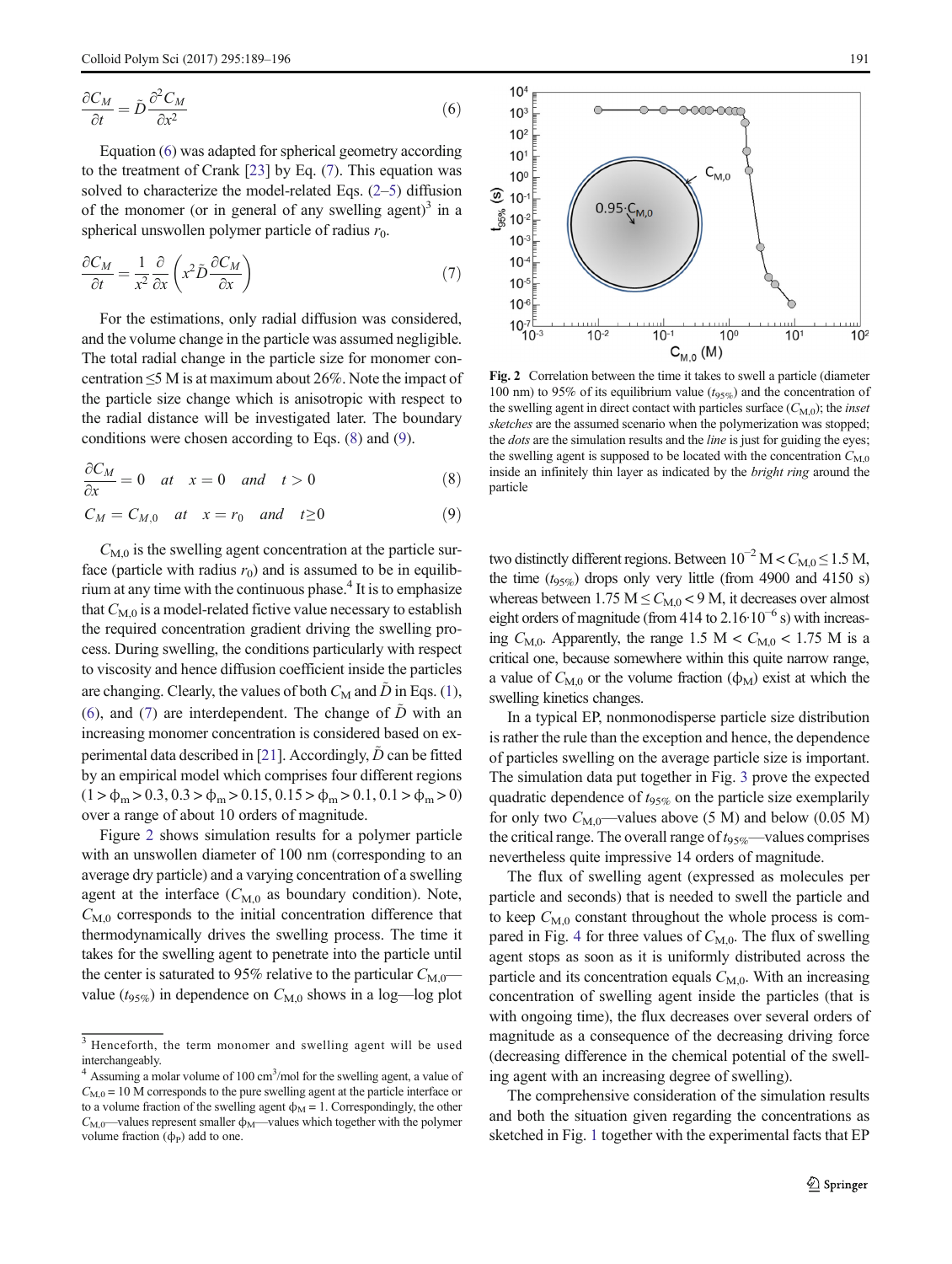<span id="page-3-0"></span>

Fig. 3 Correlation between the time it takes to swell a particle to 95% of its equilibrium value ( $t_{95\%}$ ) and the particle diameter (D) for two equilibrium concentrations ( $C_{M,0}$  = 5 and 0.05 M) as indicated

simultaneously allows high rates of polymerization and the highest molecular weights for free radical polymerization, reveals an apparent riddle with respect to the swelling of latex particles during EP of water-insoluble monomers. The crucial point is to answer the question how does the high monomer concentration, required for both fast monomer diffusion into

the latex particles and eventually the high monomer concentration inside, move from the monomer reservoir to the particle interface. To illustrate this, let us consider a single growing radical inside a particle during a styrene emulsion polymerization which consumes  $k_p C_{M,P}$  monomer molecules per second. To instantaneously replenish the consumed monomer, it requires an equal amount of monomer molecules diffusing into the particle. The ratio between the consumption of monomer by propagation inside the particle and monomer diffusion into the particle is expressed by the Thiele modulus  $(φ<sub>Th</sub>)$  (10).

$$
\phi_{Th}^2 = \frac{k_p C_{M,P} \cdot r_0^2}{\tilde{D}} \tag{10}
$$

Figure 5 shows how  $\phi_{\text{Th}}^2$  changes for a single propagating radical in a particle with  $r_0 = 50$  nm in dependence on  $C_{\text{MP}}$ . For this calculation, it is assumed that the particle is equilibrium swollen with the concentration  $C_{M,P}$  which, according to the equilibrium condition, is equal to  $C_{\rm M,0}$  at the particle– water interface. For the particular calculation parameters chosen to generate the graph of Fig. 5, the propagation and diffusion frequency are equal ( $\phi_{\text{Th}}^2 = 1$ ) at  $C_{\text{M,P}}$  of about 2.6 M. For monomer concentration  $C_{\text{M},P} \geq 2.6$  M (or  $\phi_{\text{M}} \geq 0.26$ ), the monomer diffusion is faster than the propagation, and the equilibrium swelling is maintained. If however,  $C_{\text{M},P}$  < 2.6 M ( $\phi_{\text{M}}$  < 0.26) the replenishment of monomer via diffusion is not fast enough and the particle, with respect to monomer, starves out.





Fig. 4 Correlation between the flux of a swelling agent and the swelling time in a latex particle with a diameter of 100 nm for three different equilibrium concentrations as indicated ( $C_{\text{M.0}}$  = 5, 1, and 0.05 M)

Fig. 5 Correlation of the Thiele modulus with the monomer concentration inside a 100-nm particle  $(C_{M,P})$  containing one polymerizing radical; the calculation was made with Eq. 10 assuming an equilibrium situation with respect to  $C_{\text{M,P}}$  at the particle interface and inside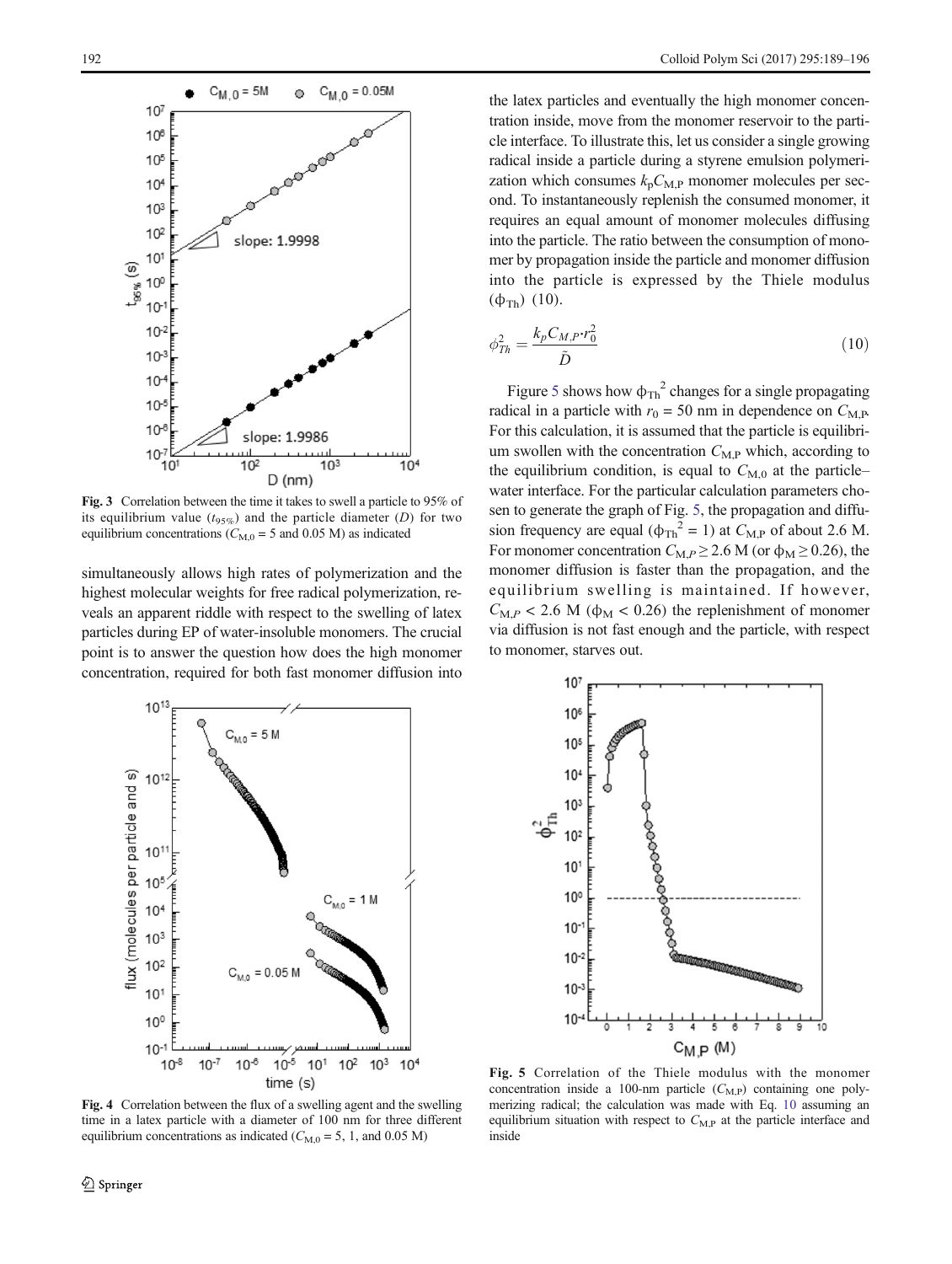<span id="page-4-0"></span>In summary, the simulation results using Fick's second diffusion law with respect to latex particle swelling are clear; they essentially lead to no surprise, and the following conclusions can be drawn. Firstly, a high degree of swelling in the molar concentration range as observed for aqueous latex particles (and high monomer concentration during EP) requires a high concentration of swelling agent (monomer during EP) immediately at the particle–water interface. Secondly, the concentration of swelling agent (monomer during EP) at the particle interface determines the influx into the particle interior. This means for the situation during EP, that there is a critical monomer concentration above which monomer diffusion is fast enough instantaneously to replenish the consumed monomer. Thirdly, as a logical consequence of the simulation results, all situations or measures, that reduce the concentration of the swelling agent (monomer) in an immediate proximity of the particles surface, are of detrimental influence on swelling.

Now let us consider how relevant these conclusions are for better understanding of EP. The second conclusion seems to support the existence of a period during batch EP of constant monomer concentration inside the particles. However, it is to mention that for the estimation of the Thiele modulus (Fig. [5\)](#page-3-0), propagation started in an equilibrium swollen particle which is a special situation and necessarily not given in any EP.

The implications of the first and third conclusion are much more crucial and universal. The main question is how the required high concentration of hydrophobic monomer with a low solubility in water (cf. Figure [1](#page-1-0)) is delivered to the water–particle interface, particularly for experimentally observed  $\phi_M$ —values of about 0.5 (corresponding to a concentration of about 5 M in the latex particles). Necessarily, swelling to such a degree and within a realistic period of time with respect to polymerization requires a correspondingly high concentration in direct contact. The accumulation of a corresponding amount of monomer solely via molecular diffusion through the aqueous phase is not fast enough with respect to time scales relevant to polymerization and hence, it does not contribute to the solution of the riddle. In a certain sense, water as continuous phase acts as quite effective barrier. Within the frame sketched in Fig. [1](#page-1-0) for the monomer diffusion, starting from the droplets first into the water and from there into the particles, the following simulation scenario as outlined in Fig. 6 might be helpful to elucidate the issue. Compared to the simulation scenario considered so far, the presence of water as a continuous phase between the monomer drops and the particles increases the complexity. Now, it is necessary to consider both an additional concentration and a diffusion coefficient of the monomer in water as well as the distance



Fig. 6 Sketch of the simulation scenario for diffusion of the swelling agent from a source to the particle through the aqueous phase; the particle is placed in the center of a spherical water layer of thickness  $x_w$ which is homogeneously surrounded by a pure swelling agent; for completely penetrating the particle, the swelling agent has to cover the whole distance  $x = x_w + x_p$ ; the *arrows* indicate the final overall direction of the flux of the swelling agent;  $C_{M,D}$ ,  $C_{M,W}$ , and  $C_{M,P}$  are the concentrations of the monomer in the source, the water, and the particle, respectively;  $\widetilde{D}_W$  and  $\widetilde{D}_P$  are the diffusion coefficients of the monomer in the water and the particle phase, respectively (note, the latter depends on the fraction of the swelling agent inside the particle)

between the source (droplet) and the recipient (particle). In order to swell the particle evenly, the monomer has to complete the path first from the droplet–water to the particle–water interface  $(x_w)$  and then inside the particle to the center  $(x_n)$ .

For these calculations, the monomer reservoir was located at a distance of  $x_w = z \cdot r_0$  (z > 1) away from the particle surface. The aqueous phase at this distance, i.e., the droplet–water interface, is assumed to be saturated at all times ( $t \ge 0$ ) with the swelling agent. At the particle interface  $(x_p = r_0)$  the total swelling agent concentration  $(C_{LM})$  is the sum of the concentration on the inner polymer ( $C_{x=r_{0,P}}$  at  $x_p = r_{0,P}$ ) and outer water side ( $C_{x=r_{0,W}}$  at  $x_w = r_{0,W}$ ), that is towards the particle's interior and towards the adjacent aqueous phase, respectively. Also, this interface is assumed to be in equilibrium at all times. This equilibrium is described as a simple distribution coefficient  $(K_d)$  which is the ratio of the equilibrium concentration in the particle  $(C_{\text{M.P}})$  and the aqueous phase  $(C_{\text{M.W}})$ . In this way, the surface concentration on both sides of the particle can be expressed by Eqs.  $(11)$  and  $(12)$ .<sup>5</sup>

 $5 K_d$  is used to calculate the development of  $C_{M,p}$  with time according to  $C_M$ ,  $P(t) = K_d \cdot C_{M, W}(t)$  which in turn is used to estimate the diffusion coefficient.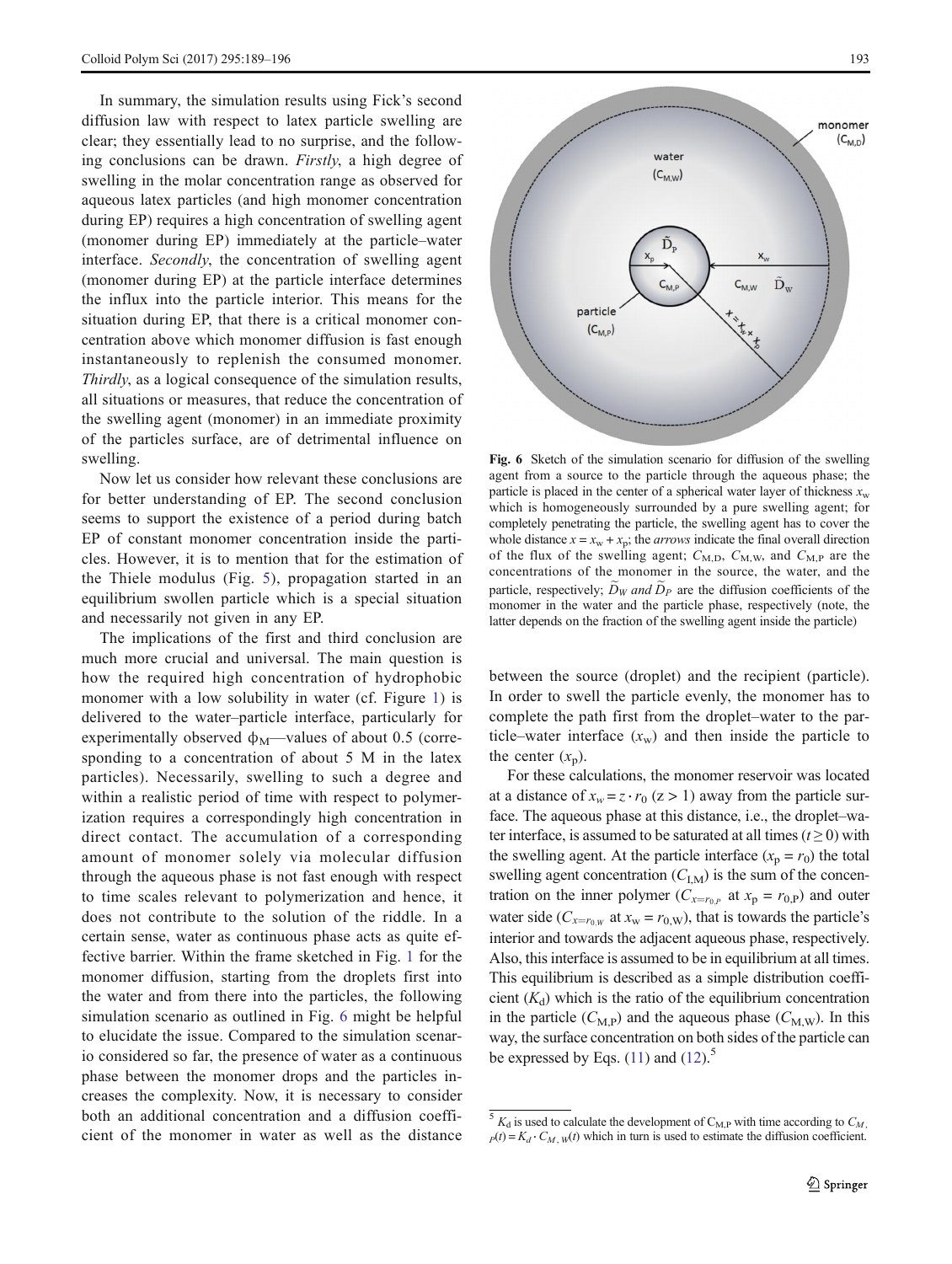<span id="page-5-0"></span>
$$
C_{x=r_{0,P}} = \frac{K_d}{(1+K_d)} C_{I,M} \tag{11}
$$

$$
C_{x=r_{0,W}} = \frac{1}{(1+K_d)} C_{I,M}
$$
\n(12)

The time evolution of the concentration at  $x = r_0$ , that is at the particle surface is estimated by the flux balance given with Eq. (13).

$$
\frac{\partial C_{I,M}}{\partial t} = -\tilde{D}_W \frac{\partial C_{x=r_{0,W}}}{\partial x} + \tilde{D}_P \frac{\partial C_{x=r_{0,P}}}{\partial x}
$$
(13)

As soon as the first monomer molecules reach the particle surface swelling starts. However, the initial rate is lower compared with the case when direct contact between pure swelling agent and polymer was assumed (cf. Figure [2\)](#page-2-0). Due to the slow diffusion inside the particles, monomer accumulates in the interface region of the particles. The particle rapidly swells in an interfacial region, and this highly swollen region expands with an ongoing time towards the center. Obviously, this scenario supports the idea that swelling leads to the formation of an inhomogeneous particle structure as discussed since quite a long time [\[24](#page-6-0)–[27\]](#page-7-0). However, complete EP, that is the combination of monomer diffusion into and monomer consumption inside the particles by propagation, is not considered here and results will be reported later.

The simulation data compared in Fig. 7 reveal two remarkable details. Firstly, the water phase between the monomer and the particle acts indeed as an effective barrier and drastically increases the time until the equilibrium is reached. Secondly, the data show quite a strong, almost linear influence of the solubility of the monomer in water on the swelling kinetics in the log—log plot. Increasing the water solubility of the monomer by a certain factor also decreases the time to reach the equilibrium swelling almost by the same factor. This result is in qualitative agreement with experimental experience showing that heterophase polymerization of extremely hydrophobic monomers such as lauryl methacrylate needs special measures in order to avoid an excessive formation of coagulum.<sup>6</sup>

The influence of the hydrophilicity of the monomer is much stronger than that of the average distance between the monomer–water interface and the particle surface  $(x<sub>w</sub>)$ . Increasing the distance from 150 nm to 1  $\mu$ m, this corresponds to a decrease in the overall volume fraction of the colloidal objects by about a factor of 100, only marginally prolongs the time to reach equilibrium from 1.074 to 1.44 milliseconds.

For the simulations, it is easily possible to position  $C_{\rm M,0}$  at the interface which in reality means that there should be a monomer rich phase between water and the particles. To prove



Fig. 7 Correlation between the solubility of the monomer in water  $(C_{M,W})$  and the time to reach particle swelling of 95% (for an equilibrium value of  $C_{M,P} = 5$  M) according to the scenario as sketched in Fig. [6](#page-4-0) for a particle with 100 nm in diameter which is 150 nm away from the monomer surface  $(z = 3)$ ; the *line* marks the time which was obtained for such a particle in direct contact with the monomer (cf. Figure [2\)](#page-2-0)

such scenario in experiments with latex particles under conditions relevant to EP is an extremely hard task. Luckily, few model experiments have been described [[29](#page-7-0)–[31](#page-7-0)] supporting the possibility of such layer formation. One set of data proves the accumulation of alkanes at the interface of polystyrene latex particles with ellipsometric light scattering [\[29](#page-7-0)]. Other experimental data support the idea that a direct contact between a swelling agent and a polymer is necessary for fast swelling by studies with bulk polymer samples [[30,](#page-7-0) [31](#page-7-0)]. Very recently, it was shown that the swelling of a bulk polymer samples embedded in water with the swelling agent placed on top does not take place within several hours in the absence of stirring but begins immediately after switching the stirrer on. The importance of the direct contact between drops and polymer for the transfer of matter was evidenced by tinting the polymer with the extremely hydrophobic dye Hostasol Yellow<sup>7</sup> [\[31\]](#page-7-0).

There is, however, still another fact which has to be taken into account. This is the thermodynamic force causes to congregate the swelling agent and the particles along the gradient in the chemical potential ( $\mu$ ) [\[32\]](#page-7-0). The driving force (F =  $-d\mu$ / dx) is the entropy maximization or the minimization of the free energy in the system of swelling latex particles. How strong a force this tendency can generate is illustrated by the accumulation of micron-sized latex particles at the quiescent swelling agent–latex interface against the action of gravity [\[19](#page-6-0), [31\]](#page-7-0).

<sup>6</sup> For instance, emulsion polymerization of lauryl methacrylate under a kind of standard conditions with potassium peroxodisulfate as initiator and sodium lauryl sulfate as emulsifier leads to 17% of the polymer in the form of latex and 83% in the form of coagulum. The application of a more hydrophobic initiator leads to a drastically increased latex yield [[28](#page-7-0)].

<sup>7</sup> Hostasol Yellow or Solvent Yellow 98 or Fluorescent Yellow 3G is with its chemical name 2-Octadecyl-1H-thioxantheno[2,1,9-def]isoquinoline-1,3(2H)-dione (C36H45NO2S, CAS Registry Number:12671-74-8/27870-92- 4) and listed as a water-insoluble dye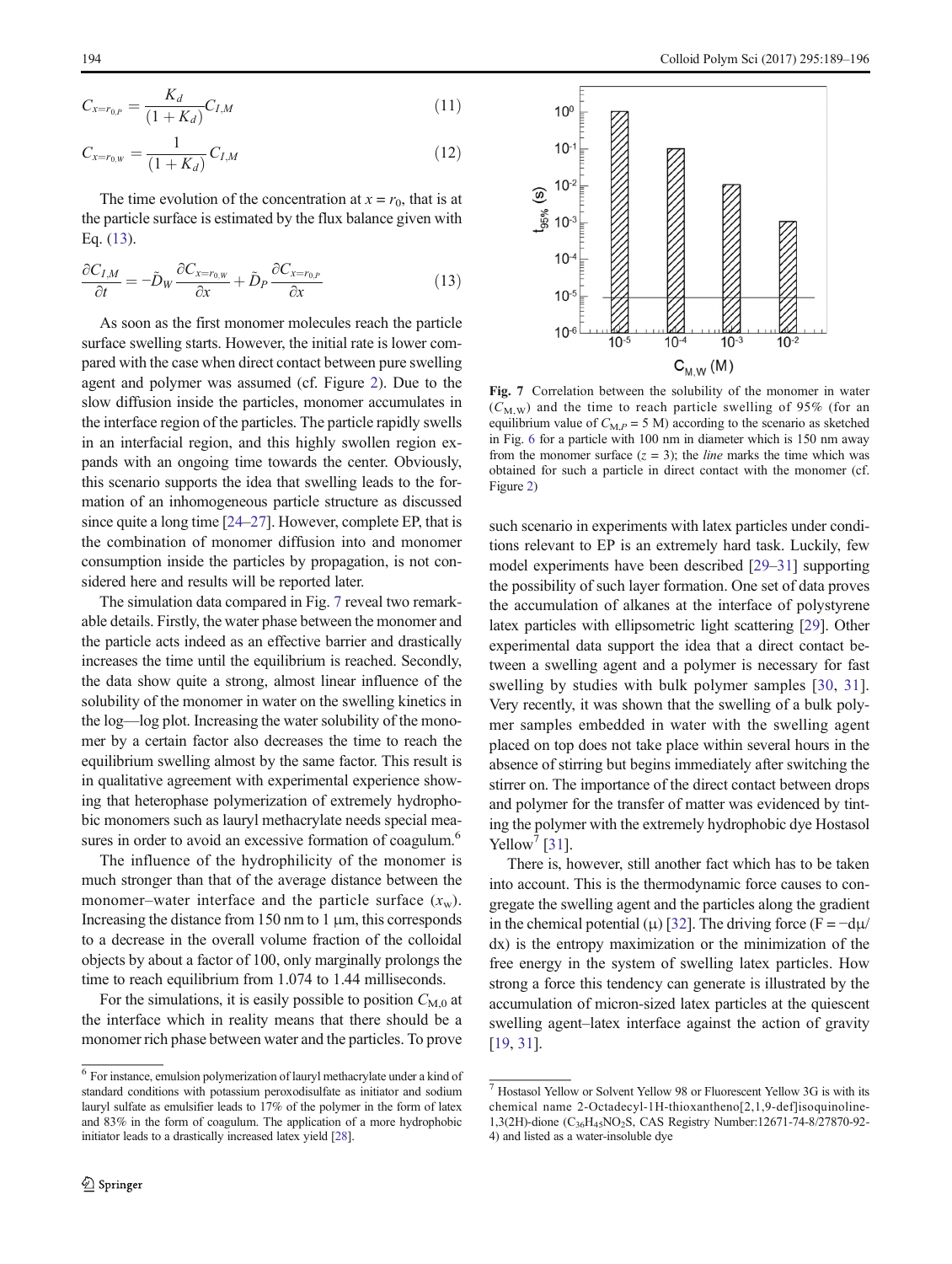<span id="page-6-0"></span>Experimental evidence exists also in supporting the third indirect conclusion drawn from the simulation results regarding a possible hindrance of mass transfer between the monomer layer and the particles [[31](#page-7-0)]. Assuming that the swelling pressure measurements are a way to characterize the swelling process, it was shown that a surfactant layer around the monomer drops can quite effectively hinder the transfer process. The swelling rates of polystyrene with ethylbenzene in stirred systems were the fastest in the absence of surfactants, the second fastest in the presence of a nonionic surfactant, and the slowest in the presence of sodium dodecyl sulfate.

#### Conclusion

The simulation studies of the swelling of latex particles based on Fick's second law of diffusion support the recent experimental findings that the fast swelling of latex particles requires a direct contact of the components. The consequences for aqueous EP are quite significant because stirring supports the fast uptake of monomer by the latex particles due to facilitating contacts between droplets and particles but stabilizer layers delay the process due to hindering the transport across the interface. The simulation results based on Harkins' idea [3], that in EP, the monomer drops serve "as a storehouse from which the molecules diffuse (through) the aqueous phase  $\cdots$  into  $\cdots$  latex particles", show that the details of this process are crucial and need to be elaborated. Interestingly, the simulation data theoretically back experimental findings showing that the accumulation of monomer at the particle–water interface is crucial for fast swelling.

Acknowledgements Open access funding provided by Max Planck Society. The authors gratefully acknowledge the financial support of the Max Planck Institute of Colloid and Interfaces.

Compliance with ethical standards Not applicable.

Conflict of interest The authors declare that they have no conflict of interest.

Open Access This article is distributed under the terms of the Creative Commons Attribution 4.0 International License (http:// creativecommons.org/licenses/by/4.0/), which permits unrestricted use, distribution, and reproduction in any medium, provided you give appropriate credit to the original author(s) and the source, provide a link to the Creative Commons license, and indicate if changes were made.

### **References**

- 1. Tauer K (2003) Heterophase polymerization. In: Mark HF, Bikales NM, Overberger CG, Menges G, Kroschwitz JI (eds) Encyclopedia of polymer science & technology. online 15.04.2003 edn. Wiley
- 2. Urban D, Takamura K (2002) Aqueous polymer dispersions. Wiley-VCH, Weinheim
- 3. Harkins WD (1947) A general theory of the mechanism of emulsion polymerization. J Am Chem Soc 69(6):1428–1444. doi[:10.1021/Ja01198a053](http://dx.doi.org/10.1021/Ja01198a053)
- 4. Smith WV, Ewart RH (1948) Kinetics of emulsion polymerization. J Chem Phys 16(6):592–599
- 5. Bovey FA, Kolthoff IM, Medalia AI, Meehan EJ (1955) Emulsion polymerization. Interscience Publishers, Inc., New York
- 6. Gerrens H (1964) Kinetik der Emulsionspolymerisation bei technisch wichtigen Monomeren. In: Behrens H, Bretschneider H (eds) Dechema Monographien Nr. 859–875, Band 49, vol 49. Dechema, Frankfurt am Main, pp. 53–97
- 7. Eliseeva VI (1980) Polimernie Dispersii. Chimija, Moscow
- 8. Schmidt A (1987) Systematik und Eigenschaften von Latices und kolloidalen Systemen, Polymerisation und Terpolymensation in Emulsion. In: Barte H, Falbe J (eds) Methoden der Organischen Chemie. Makromolekulare Stoffe, vol Band E 20, Teil 1. Thieme, Stuttgart, pp. 227–268
- 9. Gilbert RG (1995) Emulsion polymerization. Academic Press, London
- 10. Hernandez HF, Tauer K (2012) Emulsion polymerization. In: Schlüter DA, Hawker C, Sakamoto J (eds) Synthesis of polymers, vol 2. Wiley-VCH, Weinheim, pp. 741–773
- 11. van Herk A (2013) Chemistry and Technology of Emulsion Polymerisation. John Wiley & Sons, Ltd, Chichester (UK)
- 12. van Herk A, Gilbert RG (2013) Emulsion polymerisation. In: van Herk AM (ed) Chemistry and Technology of Emulsion Polymerisation. John Wiley & Sons, Ltd, Chichester (UK), pp. 43–73
- 13. van der Hoff BME (1962) Kinetics of emulsion polymerization. Adv Chem Ser 34:6–31
- 14. Ryabova MS, Sautin SN, Smirnov NI (1975) Number of particles in the course of the emulsion polymerization of styrene initiated by an oil-soluble initiator. Zh Prikl Khim 48(7):1577–1582
- 15. Stähler K (1994) Einfluß von Monomer-Emulgatoren auf die AIBN-initierte Emulsionspolymerisation von Styren. Universität Potsdam, Potsdam
- 16. Hill CG, Root TW (2014) Introduction to chemical engineering kinetics and reactor design, 2nd edn. John Wiley & Sons, Inc., Hoboken
- 17. Thiele EW (1939) Relation between catalytic activity and size of particle. Ind Eng Chem 31:916–920. doi:[10.1021/ie50355a027](http://dx.doi.org/10.1021/ie50355a027)
- 18. Lane WH (1946) Determination of the solubility of styrene in water and of water in styrene. Ind Eng Chem-Anal Ed 18(5):295–296. doi[:10.1021/i560153a009](http://dx.doi.org/10.1021/i560153a009)
- 19. Tauer K, Hernandez H, Kozempel S, Lazareva O, Nazaran P (2008) Towards a consistent mechanism of emulsion polymerization new experimental details. Colloid Polym Sci 286(5):499–515. doi[:10.1007/s00396-007-1797-3](http://dx.doi.org/10.1007/s00396-007-1797-3)
- 20. Hsu KH (1983) A diffusion model with a concentration-dependent diffusion-coefficient for describing water-movement in legumes during soaking. J Food Sci 48(2):618–622. doi[:10.1111/j.1365-](http://dx.doi.org/10.1111/j.1365-2621.1983.tb10803.x) [2621.1983.tb10803.x](http://dx.doi.org/10.1111/j.1365-2621.1983.tb10803.x)
- 21. Karlsson OJ, Stubbs JM, Karlsson LE, Sundberg DC (2001) Estimating diffusion coefficients for small molecules in polymers and polymer solutions. Polymer 42(11):4915–4923. doi[:10.1016](http://dx.doi.org/10.1016/S0032-3861(00)00765-5) [/S0032-3861\(00\)00765-5](http://dx.doi.org/10.1016/S0032-3861(00)00765-5)
- 22. Tsavalas JG, Sundberg DC (2010) Hydroplasticization of polymers: model predictions and application to emulsion polymers. Langmuir 26(10):6960–6966. doi[:10.1021/la904211e](http://dx.doi.org/10.1021/la904211e)
- 23. Crank J (1975) The mathematics of diffusion, 2nd edn. Oxford Clarendon Press, London (UK)
- 24. Grancio MR, Williams DJ (1970) Molecular weight development in constant-rate styrene emulsion polymerization. J Polym Sci A-1- Polym Chem 8(10):2733–2745
- 25. Grancio MR, Williams DJ (1970) Morphology of the monomerpolymer particle in styrene emulsion polymerization. J Polym Sci A-1-Polym Chem 8(9):2617–2629